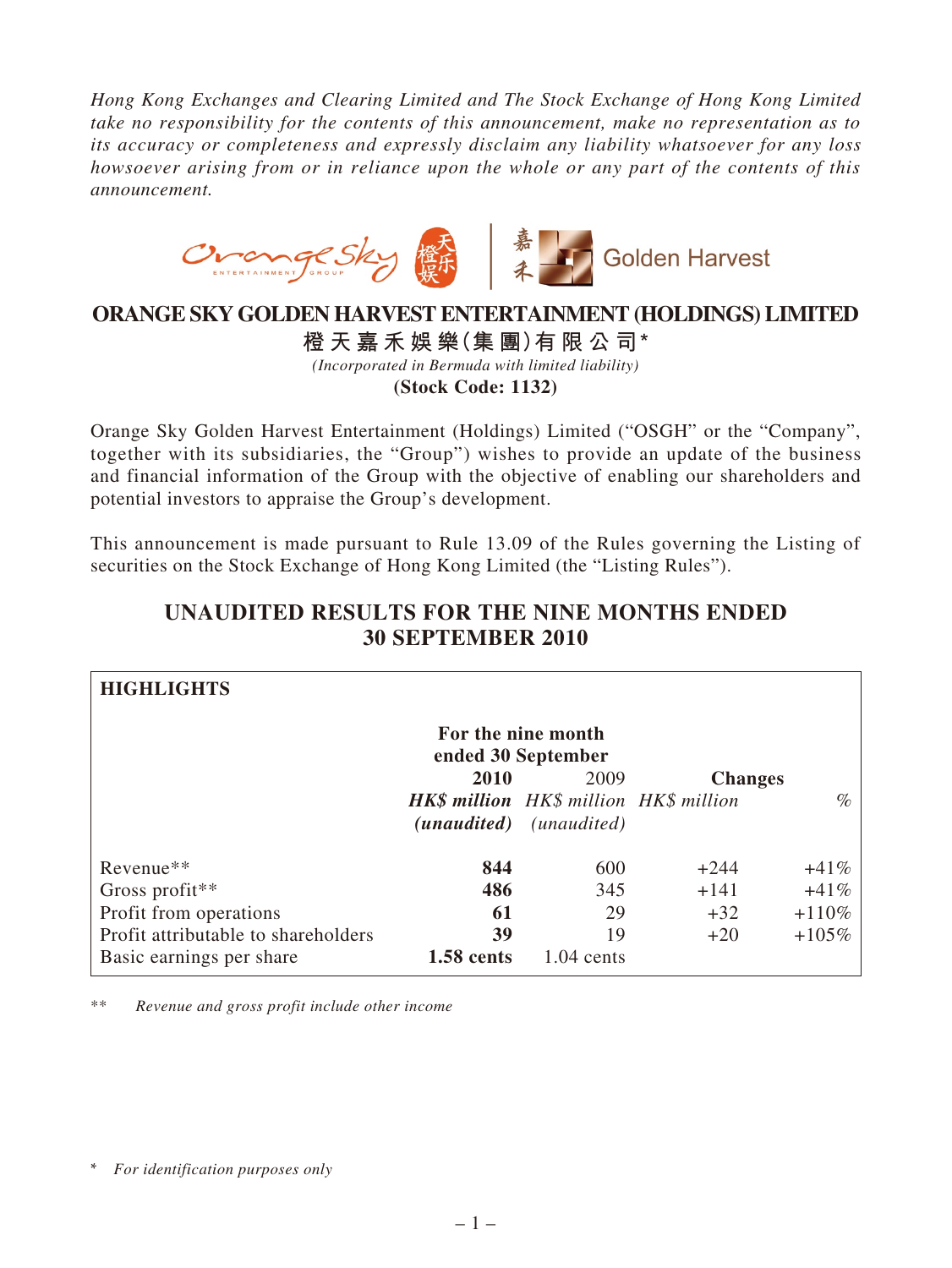| As at | As at                                      |
|-------|--------------------------------------------|
|       |                                            |
|       |                                            |
| 519   | 385                                        |
| 91    | 86                                         |
|       | <b>30 September 2010</b> 30 September 2009 |

- Revenue increased by 41% to HK\$844 million
- Gross profit grew from HK\$345 million to HK\$486 million
- Profit from operations boosted to HK\$61 million, representing a 110% increase
- Cinema admissions we served on a full and aggregated basis was close to 18.3 million (Hong Kong, Mainland China, Taiwan and Singapore as a whole)

For the nine months ended 30 September 2010, the Group's revenue totaled HK\$844 million, representing an increase of 41% comparing to the same period of last year. This is partly attributable to the Group's rapid expansion, and partly to the release of premium-priced 3D movies. Profit attributable to shareholders for the nine months ended 30 September 2010 increased by 105% to HK\$39 million comparing with the same period of last year. This includes a sum of HK\$26.5 million (net of related expense) received from settlement of legal dispute on a lease agreement and provision of consultancy service in relation to a cinema site in Beijing recorded as other income and corresponding tax expense of HK\$5.2 million.

As of 30 September 2010, the Group's cinema portfolio expanded to 234 screens from 181 screens a year ago. During the nine months ended 30 September 2010, the Group's 30 cinemas' gross box office income, on a full and aggregated basis, was registered at HK\$994 million (nine months ended 30 September 2009: HK\$732 million). In Mainland China, the Group's gross box office income increased by 151% to RMB98 million for the nine months ended 30 September 2010 from RMB39 million for the nine months ended 30 September 2009.

## **OSGH CINEMA PORTFOLIO**

|                | As of 30 September 2010 As of 30 September 2009 |               |          |            |
|----------------|-------------------------------------------------|---------------|----------|------------|
|                | <b>Number</b>                                   | <b>Number</b> | Number   | Number     |
|                | of sites                                        | of screens    | of sites | of screens |
| Mainland China | 6                                               | 43            |          |            |
| Hong Kong      |                                                 | 33            |          | 24         |
| Taiwan         | 8                                               | 85            |          | 77         |
| Singapore      | q                                               | 73            | 9        | 73         |
| Total          | 30                                              | 234           | 22       | 181        |